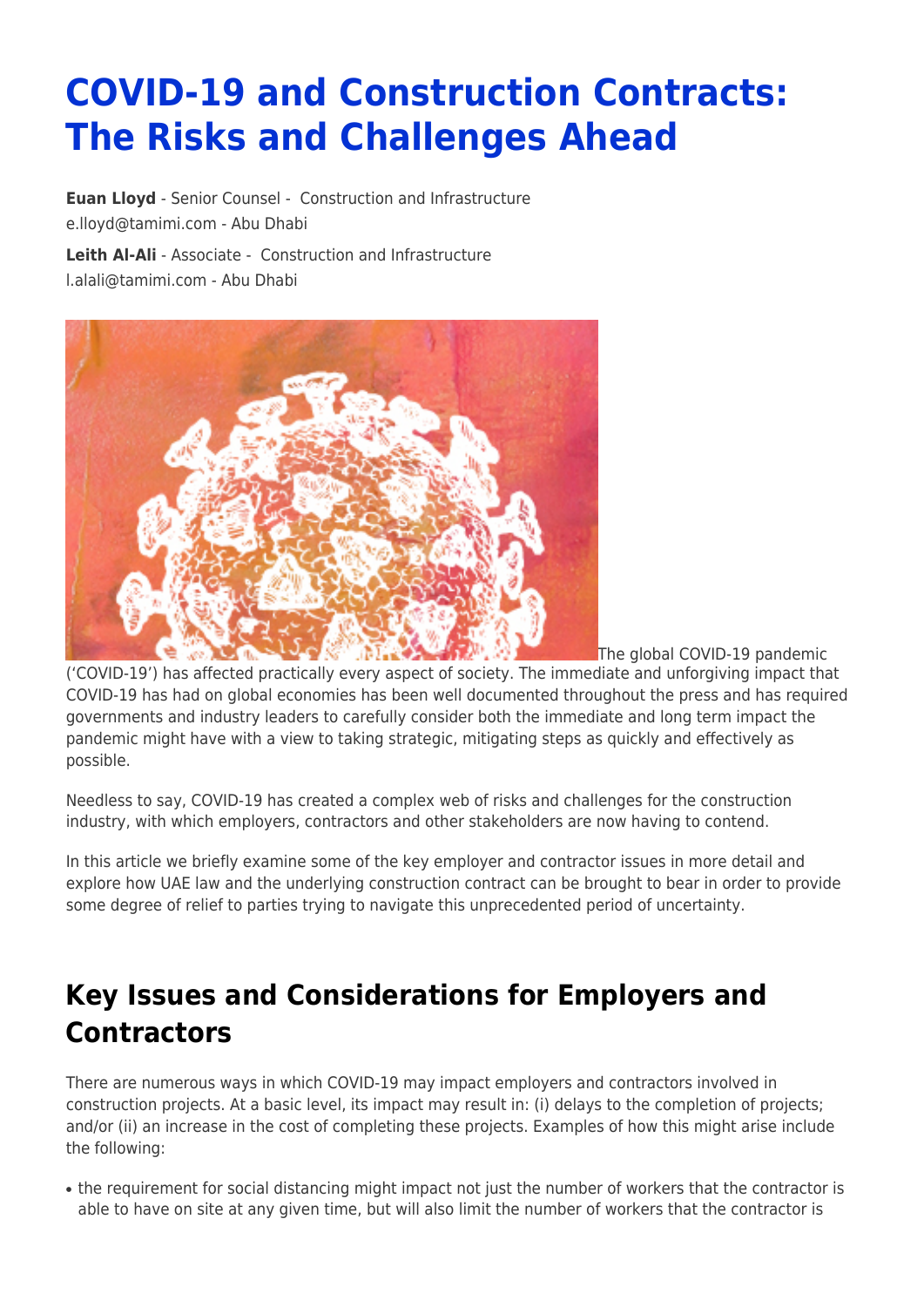able to transport to and from the site. Coupled with additional requirements for increased health and safety checks (including the testing of workers for COVID-19, temperature monitoring and regular cleaning and sanitisation of work areas and surfaces), such measures are likely to have a significant impact on both the time and cost involved in completing a project;

- due to the now completed UAE National Sterilisation Programme ('Sterilisation Programme'), works which (due to the hot summer weather or for other reasons) were originally programmed by the contractor to be undertaken overnight at a time when the Sterilisation Programme was in effect may have had to be rescheduled to a period during the day when the Sterilisation Programme was not taking place. This may have delayed the progress of such works;
- with many countries in the region and across the globe in total or partial lockdown, supply chains have been severely impacted. The procurement and transport of plant and materials (as well as labour) whether by road, rail, air or marine freight has meant that lead-in times as well as the cost of procuring these resources has increased exponentially, directly impacting both the contract value and the time required to complete a project.

### **Mitigating your Risk**

Given the scale and magnitude of COVID-19, it is critically important that both employers and contractors examine, from an early stage, their respective positions both at law and under the construction contract into which they have entered (as well as, in the case of contractors, examining the third party contracts entered into with sub-contractors and suppliers) in order to determine the scope of each party's rights and obligations during this period, the nature and extent of the relief provided and the procedure for invoking these rights, with a view to mitigating their respective liabilities and risk exposure on projects.

Below we examine further some of the ways in which employers and contractors may go about doing so.

### *Article 249 of the UAE Civil Code*

Article 249 of the UAE Civil Code can provide one form of relief which is unlikely to be contractually addressed. Given that it is a mandatory provision and cannot be contracted out of, it will apply notwithstanding if the construction contract states otherwise. Article 249 provides that:

"If exceptional circumstances of a public nature which could not have been foreseen occur as a result of which the performance of the contracted obligation, even if not impossible, becomes oppressive for the obligor so as to threaten him with heavy loss, it shall be permissible for the judge, in accordance with the circumstances and after weighing up the interests of each party, to reduce the oppressive obligation to a reasonable level if justice so requires and any agreement to the contrary shall be void."1

UAE law may therefore potentially intervene to relieve the affected party in certain exceptional circumstances, where its obligations have become particularly onerous or burdensome to perform. The court may reduce any such contractual obligation that has been imposed or otherwise allow the renegotiation of the relevant provision to something more reasonable and capable of performance in the circumstances. This relief is predicated on the aggrieved party submitting a claim before the court, in which it specifically invokes Article 249. However, it should be noted that the UAE courts have generally been reluctant to apply relief under this provision of the UAE Civil Code where it considers it to be an event that occurs frequently, an event which is considered to have been foreseeable or an event which is not considered to be of public concern and thus deemed to apply more within the context of a private contracting relationship.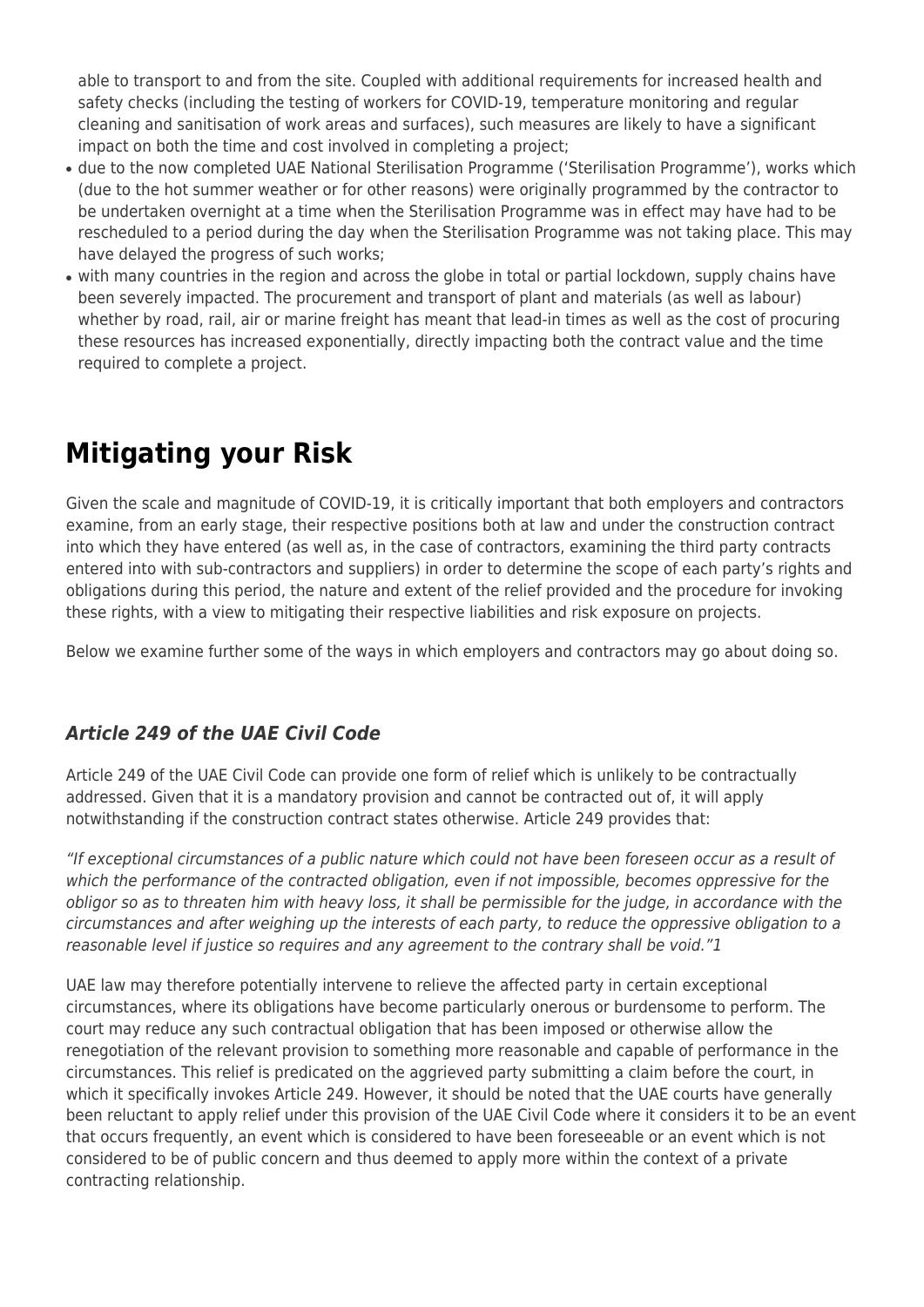#### *Force Majeure and Impossibility*

The principle of force majeure is a widely recognised legal concept and a common feature in construction contracts all over the world, including within the FIDIC suite of contracts. Force majeure refers to an unforeseeable event or circumstance beyond a party's control which prevents (or renders impossible) the completion of its obligations under the contract. The extent of the relief provided to an affected party is dependent on a number of factors, including notably the drafting of the force majeure provision within the contract. This principle therefore may, as a result of COVID-19, potentially enable either an employer or a contractor to obtain some form of relief from the performance of its obligations under the contract.

By way of example, Sub-Clause 19.1 of the FIDIC Red Book 1999 (one of the most heavily used FIDIC forms of contract in the Middle East) ('FIDIC Red Book') details the general requirements for an event to be considered one of force majeure. It does not limit the parties to an exhaustive list of events but rather to a non-exhaustive list, whilst prescribing a set of requirements that must be satisfied in order for the event or circumstance to be considered force majeure. Sub-Clause 19.1 provides that it must be:

- 1. an exceptional event or circumstance;
- 2. that is beyond a party's control;
- 3. which such party could not reasonably have provided against before entering into the contract;
- 4. which, having arisen, such party could not reasonably have avoided or overcome; and
- 5. which is not substantially attributable to either party.

It is arguable that COVID-19 satisfies these requirements and therefore may, in this example, be considered a force majeure event. However, as well as the drafting of the force majeure provision, the timing of a party's entry into the construction contract may determine the extent to which the affected party is able to satisfy item (iii). If the affected party was already aware of COVID-19 and its specific impact on the project and could have reasonably taken steps to provide against this event and mitigate its impact before contracting, this may restrict the affected party's ability to invoke force majeure in this instance.

Where Sub-Clause 19.1 has been satisfied, Sub-Clauses 19.2 and 19.4 of the FIDIC Red Book further stipulate that the party must have consequently been prevented, despite the adoption of mitigation measures, from performing its contractual obligations and, if applicable, must cause the affected party to issue to the other party a notice of force majeure detailing the event or circumstance that has arisen and the obligations that have or will be prevented as a result. By way of example, this might include a contractor being unable to complete works on account of the site being locked down.

However, relief due to force majeure would generally not extend to an employer's payment obligations, which must continue to be met notwithstanding an event of force majeure. Therefore, employers should note that a failure to pay when required (notwithstanding the existence of a force majeure event), risks the contractor being able to assert its right to suspend or potentially terminate the contract.

Relief for force majeure may take whatever form has been agreed between the parties under the contract. Under Sub-Clause 19.4 of the FIDIC Red Book, where the contractor is the affected party, it may include an extension of time for delay where completion of the works is or will be delayed, but the contractor will have no entitlement to costs. A prolonged period of force majeure may, in certain circumstances, render the contract capable of being terminated. This right is conferred under Sub-Clause 19.6 of the FIDC Red Book where all or a substantial part of the works is prevented for a continuous period of 84 days or for multiple periods totalling 140 days.

Where a construction contract is silent with respect to force majeure, Article 273 of the UAE Civil Code becomes relevant. This provides that, where the performance of all or part of the contract becomes impossible, the entire contract or the relevant obligation to which the impossibility relates, may be rescinded and the parties restored to the position in which they were prior to entering into the contract.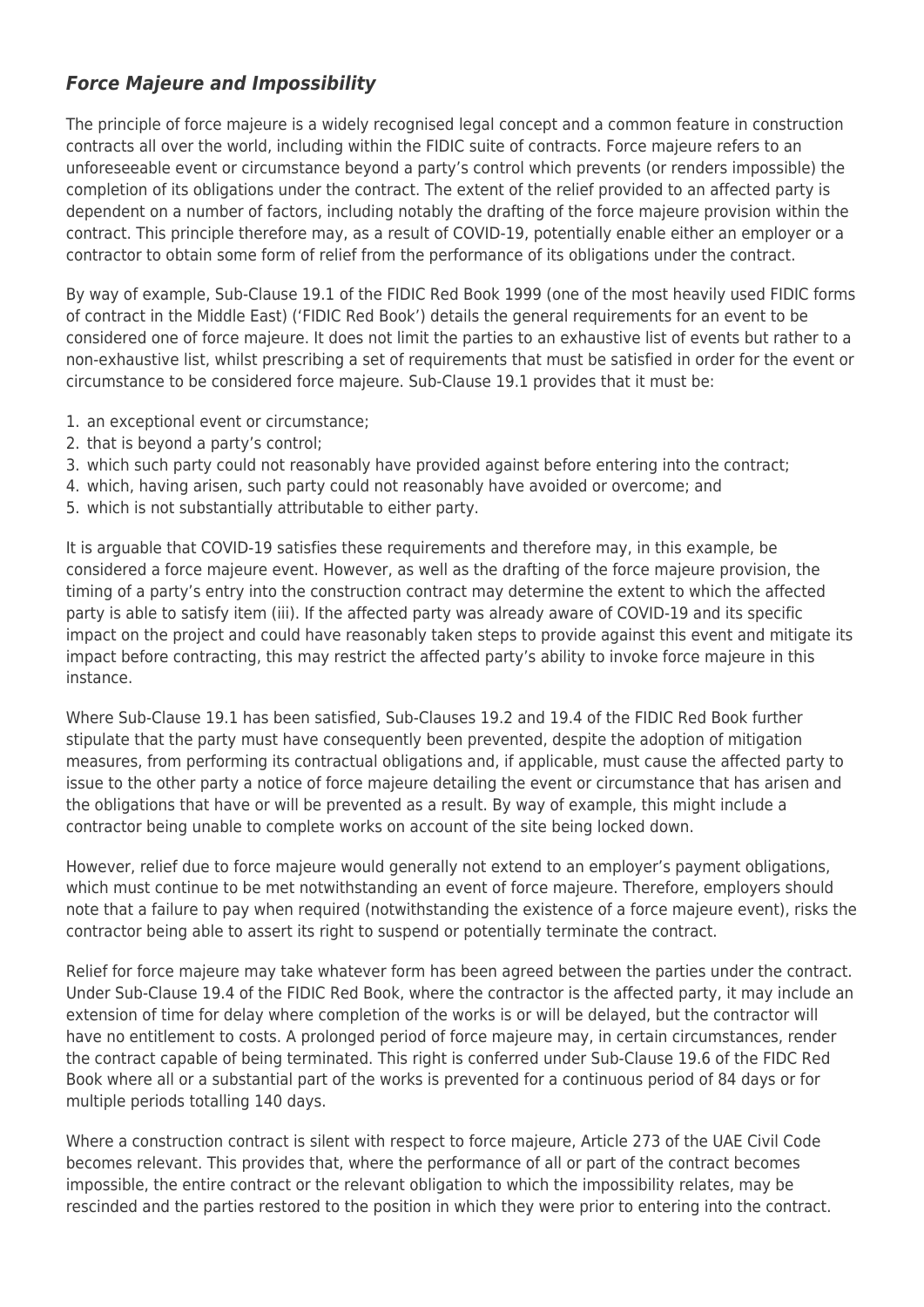This may be effected through the payment of damages. Alternatively, the courts may demand specific performance (which is the preferred option) or grant an extension of time to enable the affected obligations to be performed. This form of relief is also set out under Sub-Clause 19.7 of the FIDIC Red Book (albeit with a more prescriptive set of requirements for parties to adhere to). Impossibility to perform is however generally considered difficult to prove. Contractors should therefore ensure any such claim is properly substantiated. Employers should query such claims and request that contractors evidence the extent to which an entire contract can really be considered 'impossible' to perform given that only certain elements of the project may have been affected.

Articles 893 and 894 of the UAE Civil Code may also be applied as a result of COVID-19, within the context of a muqawala contract (a contract to make a thing or perform a task such as works). Here, UAE law provides that where an event arises that prevents a contract from being executed either party may request for the contract to be rescinded or terminated. If completion of the works is beyond the contractor's control, it will be entitled to the value of the completed works in addition to the expenses it has incurred up to the value that the employer has derived from the portion of the works that have been completed.

Provided that the construction contract does not state to the contrary, Article 287 may absolve a party from liability to the extent that it is able to prove that the loss incurred under the contract arose for reasons beyond its control, due to force majeure or another unforeseeable event.

Although the UAE Civil Code is silent with respect to the procedural requirements to be adhered to by parties when invoking the above provisions, it would be prudent for parties seeking to rely on Article 273 or Articles 893 and 894 to ensure that timely notice is given to the counterparty in order to avoid falling foul of the overarching duty of good faith set out under Article 246(1) of the UAE Civil Code.

#### *Changes in Legislation*

Changes in legislation will potentially have a broad and far reaching impact on the procurement of works and services for construction projects.

In recent weeks a raft of new legislation and Government decisions have been introduced in the UAE as part of measures to combat COVID-19, which include the imposition of fines for those failing to adhere to social-distancing measures and for failing to use personal protective equipment (such as face masks) when in public, as well as restrictions on movement. Although, in many cases, they do not appear to amend existing legislation, they are being imposed as a matter of law and therefore must be strictly adhered to. Therefore, this has the potential to have both cost and time implications for construction projects. How this liability is apportioned between the parties is, in the first instance, dependant on the terms of the relevant change in law provision within the contract. If the contract is silent on the issue this may not necessarily prevent a contractor from submitting a claim for an extension of time and/or additional costs (although the contractor's position will be severely disadvantaged in the absence of an expressly contractual right to relief).

At this stage a great deal remains unknown in terms of how the UAE courts will approach construction disputes arising out of COVID-19. No doubt the legislative, judicial and wider regulatory frameworks within which this legislation is intended to operate will be adapted and gradually evolve in order to accommodate the legal and commercial issues that COVID-19 raises. Employers and contractors should be minded to closely monitor official communications from the UAE authorities (whether online or in the press) in order to ensure they are well placed to address and respond to any new or modified legislative requirements in a timely and efficient manner.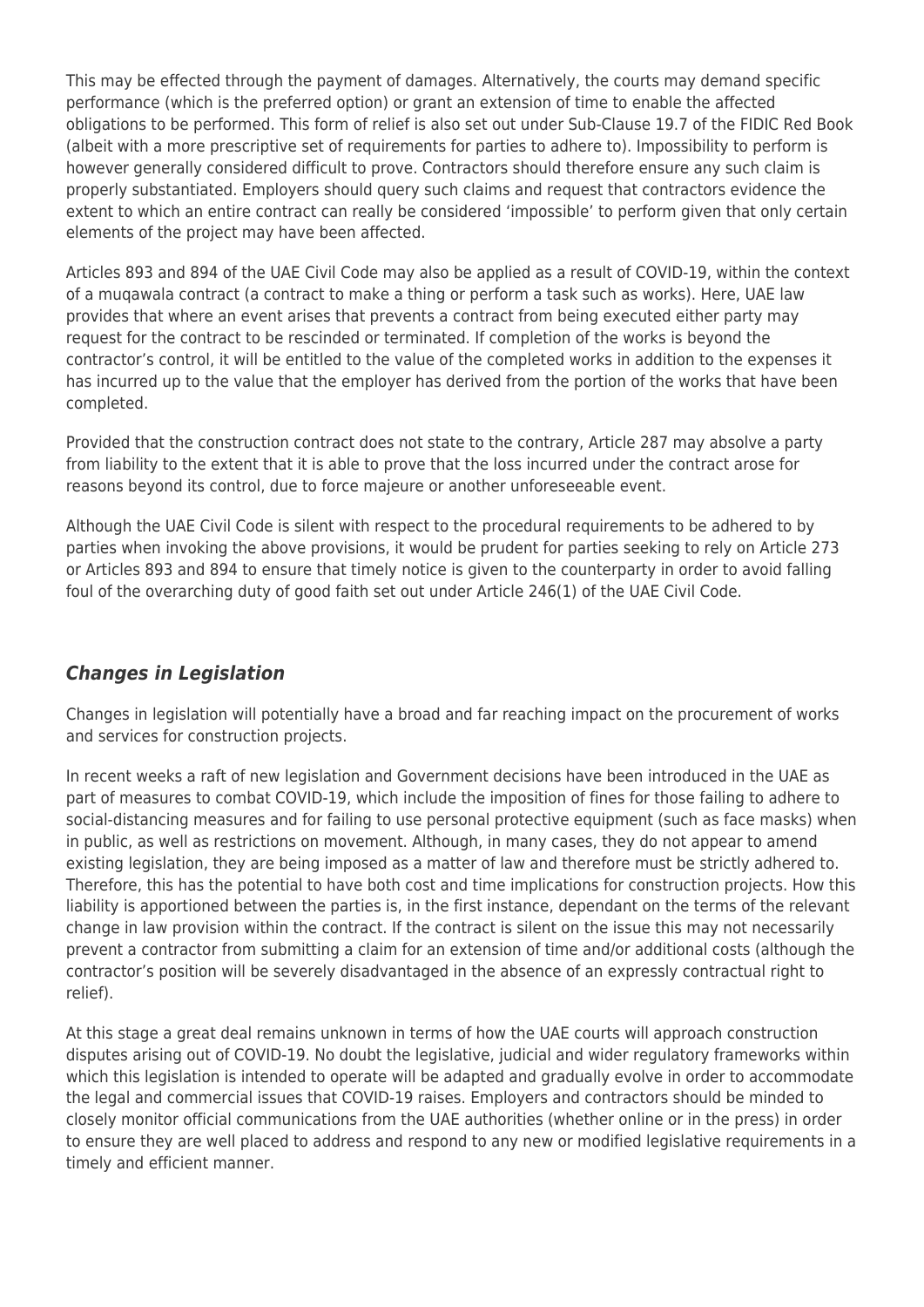## **Additional Considerations**

There are a number of additional important points employers and contractors should consider as a result of COVID-19. These include the following:

- **Time bars**: Non-adherence to contractual time bars can potentially preclude a party from bringing a claim or otherwise asserting its rights under a contract. These, as well as any requirements to notify within a prescribed timeframe, should therefore be strictly adhered to in order to ensure the affected party does not inadvertently waive its entitlements as a result of a late submission;
- **Third party funding**: Where the development or construction of a project is being funded through external means, COVID-19 may impact each party's ability to continue to meet their financing and repayment obligations. Therefore, the relevant funding agreement should be closely examined to determine whether it provides for any relief as a result of events such as COVID-19. If not, it might be prudent approaching the funder to discuss whether, due to the exceptional nature of this event, a payment holiday or other form of relief may be granted with a view to conserving cash-flow so as to prevent a potential breach of, not only the funding agreement but also (given the knock-on impact it may have), the construction contract. Where additional funding is required this should also be explored internally in order to mitigate its potential impact on the project;
- **Insurances**: Parties should closely examine their respective insurance policies including, but not limited to, the Contractors' All Risks Insurance, Property Insurance, Commercial General Liability Insurance and Professional Indemnity Insurance (as well as any other insurances required under the contract) in order to determine whether these will respond to and provide cover for losses arising due to COVID-19. Certain insurance policies may exclude such cover;
- **Risk assessments**: Employers and contractors should pro-actively engage with each other at the earliest opportunity in order to take pre-emptive steps to agree a way forward with respect to the continuation of works on site, including discussing the viability of undertaking an initial risk assessment of the project given the nature of the risks posed by COVID-19. This might also include subsequently organising regular, periodic risk assessments so as to ensure that the contractor continues to meet any contractual health and safety obligations as well as any legislative and regulatory requirements imposed as a result of COVID-19;
- **Sub-contractors/suppliers**: Contractors should pro-actively engage with their sub-contractors and the wider supply-chain in order to understand and anticipate what impact COVID-19 is having or is likely to have on their ability to satisfy their contractual obligations with a view to managing and mitigating their impact on the project;
- **Document management**: Now, more than ever, parties should ensure they maintain a well-organised (preferably electronic) record of all project documents (whether legal, technical or commercial) as well as a clear, documented paper trail of all correspondence between the parties including, but not limited to, all notifications and claim submissions (including those issued to and from sub-contractors and suppliers) connected to COVID-19, in order to ensure it is well placed to consider and respond to any potential claims or disputes that may arise in the future.

## **Conclusion**

COVID-19 is unlikely to leave many aspects of the construction industry untouched. Employers and contractors must, therefore, ensure they take pre-emptive steps to prepare for and respond to the legal and commercial risks as well as the challenges they might face as a consequence of this unprecedented event. Parties will be vying to mitigate their exposure while also having to contend with the uncertainty of what might follow. As the outbreak and its impact continues to develop, it remains to be seen how this unfolds. One thing that is known for sure, however, is that the lessons learnt from COVID-19 will no doubt continue to inform the procurement process and play an integral part in the development and evolution of